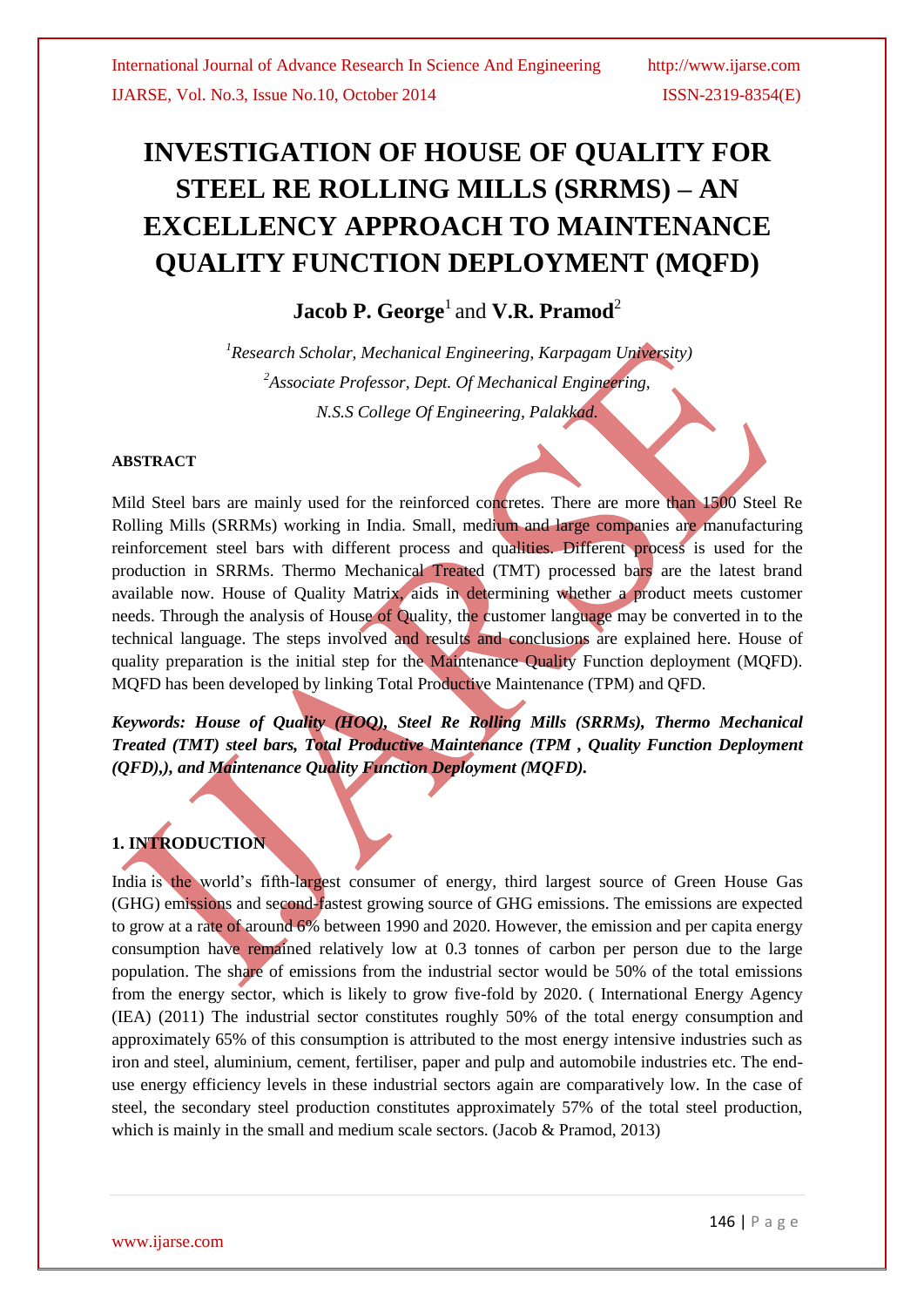Quality function deployment (QFD) is a planning and team problem-solving tool that has been adopted by a wide variety of companies as the tool of choice for focusing a design/maintenance team's attention on satisfying customer needs throughout their product development process (Bossert, 1991).Here the customers need of Steel Re Rolling Mills (SRRMs) are analysed to see that their suggestions are identified and given due consideration by the company. QFD analysis converts the customers voice in to a technical language so that in the Maintenance program called Maintenance Quality Function Deployment (MQFD) of the company may be able to minimise their issues facing at production techniques and reduces the wastage of power, labour, consumables, raw materials etc. MQFD is a largely graphical method that aids a design team in identifying systematically all of the elements that go into the product development process and creating relationship matrices between key parameters at each step of the process. The information required for the QFD process forces the design team to answer questions that might be glossed over in a less rigorous methodology and to learn what it does not know about the problem. Because it is a group decision making activity, it creates a high level of buy-in and group understanding of the problem. MQFD, like brainstorming, is a tool for multiple stages of the design (Clausing, Pugh, 1991).

#### **1.1 STEEL RE-ROLLING MILLS (SRRMs)**

The SRRMs are characterized by the hourly capacity of the mills. Small scale mills are covered around 3 to 14 tonnes per hour (TPH), whereas the medium scale mills are covered between 15 and 49 TPH and the large-scale mills are above 50 TPH. Steel re-rolling is the popular method of producing finished steel all over the world. With the increasing requirement of steel in the country and limitations of the main steel producers to meet this growing demand, the secondary steel sector is an alternative and viable solution to meet the country's future steel requirements. (Jacob, Pramod (2014) now special types of steel products with different quality are available in the market. The reheating furnaces are the heart of the SRRM. The primary energy sources used in the SRRMs are electricity, coal or furnace oil. Thermal energy is required for heating the ingots or billets before the rolling operations. Electrical energy is required to run the mill along with other auxiliaries of furnace; mill, material handlings and lighting. The SRRM sector constitutes an unavoidable link in the overall supply chain of steel in the country. The dire ct energy cost in the SRRMs is estimated at 25 – 30% of overall production cost.

# 1.1.1 THE PROCESS OF MANUFACTURING

Billets/ blooms are used for the long bars. Slabs are also used ingeniously to roll large long products (such as beams). Semi-finished products are first heated in a re-heat furnace until they are red hot (around 12000 C) then pressure will be applied to squeeze the hot steel passing through them and arranged so as to form the steel into the required shape. The roughing stand is the first part of the rolling mill. The large semi-finished product is often passed backwards and forwards through it several times. Each pass gradually changes the shape and dimension of the steel closer to that of the required finished product. Before reaching the end points heat treatment and other operations say Thermo Mechanically Treated (TMT) are undergone for getting good qualities to the products.

#### 1.1.2Thermo mechanical treated process (TMT)

The TMT process is based on German Technology, as the technology uses low cost raw materials against costly alloy elements like Vanadium and Niobium, but results in the same high mechanical properties (DIN 488 IVS, Fe-550, BS 44997, IS: 1786 etc.) ensuring excellent weld ability, ductility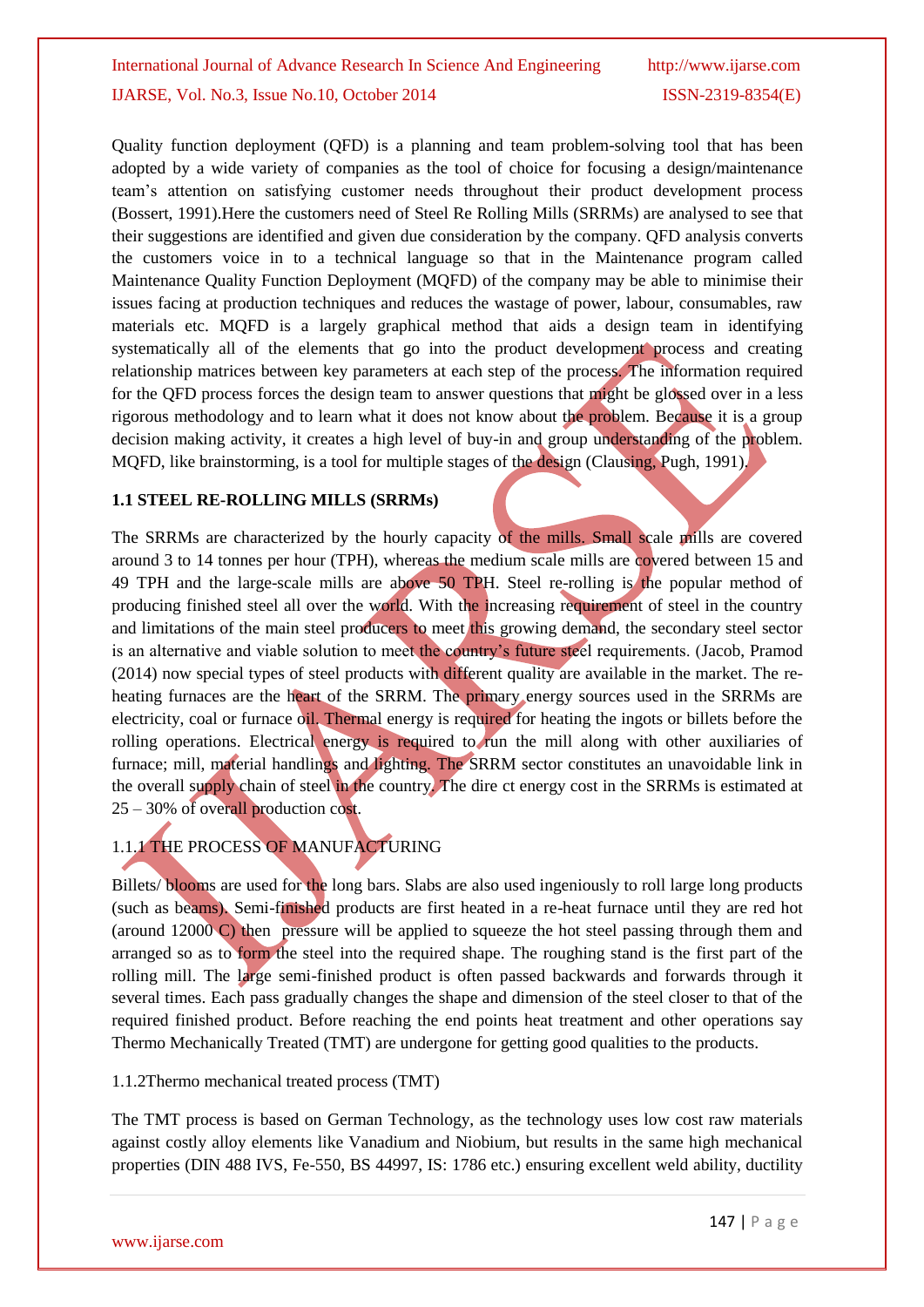and bend ability a notable saving in alloy cost per ton.(Degarmo, E. Paul et al) (2003), The process involves heating of steel billets in a reheating furnace and rolling them through a sequence of rolling stand, which progressively reduce the billet to the final size and shape of the reinforcing bar. As the bars leave the final mill stand, they are submitted to a special heat treatment involving three stages such as quenching, tempering and cooling stages. At quenching stage, water is sprayed to the hot rolled bars. The effectiveness of the water spraying equipment at this stage is critical as to rapidly harden the surface layer only, faster than the critical rate, to form the martensite while core remains austenite. In the tempering stage the bar leaves the water quenching line and is exposed to air. The heat flux from the still hot core reheats the surface by conduction thus self-tempering the surface to a structure called "Tempered Martensite" which is strong and tough. The core is still austenitic at this stage only. (K.A. Taylor et al, (1992) at the stage of "Atmospheric Cooling" on the cooling bed, the austenitic core are transformed to a ductile ferrite pearlite core. The final structure consists of a combination of a strong outer layer of tempered martensite and a ductile core of ferrite-pearlite. ( Jayanta Bagchi,(2005).

### **2. Quality Function Deployment (QFD)**

Dr. Mizuno, professor emeritus of the Tokyo Institute of Technology, is credited with initiating the quality function deployment (QFD) system. In 1972, Japan, the first application of QFD was at Mitsubishi, Heavy Industries, Ltd., in the Kobe Shipyard. In 1980s many companies started the training of QFD in Japan and were successfully implemented in the production side. As a base, a 20% reduction in start up costs was reported in the launch of the new venture in 1980 and 38% reduction by 1982, and a cumulative 61% reduction by 1984. QFD was first introduced in the United States in 1984 by Dr. Clausing of Xerox (Akao yoji Ed (1990). QFD can be applied to practically any manufacturing or service industry. It has become a standard practice by most leading organizations, which also require it of their suppliers. Quality function deployment (QFD) is a planning tool used to fulfil customer expectations. It is a disciplined approach to product design, engineering, and production and provides in-depth evaluation of a product (www.masetllc.com/products/418.shtml).

The term Quality Function Deployment (QFD) was developed to bring this personal interface to manufacturing and business. Now, industrial society, where the growing distance between producers and users is a concern, QFD links the needs of the customer (end user) with design, development, engineering, manufacturing, and service functions. (Akao Yoji. (1990a) We can say QFD are; Customer requirements Identification, Incorporating Quality systems thinking + Knowledge + Psychology, Strategic stay ahead of the game, Value addition maximization, Customer Satisfaction through comprehensive quality system. From the customer's perspective, Quality function Deployment provides a system of comprehensive development process for understanding true customer needs. It offers 'value' means to the customer, from the customer's perspective and understanding how the customers become concerned, prefer, and are satisfied. QFD is analyzing how do we know the needs of the customer and then deciding what features to be included? QFD determines what level of performance to be delivered intelligently relating the needs of the customer with a particular design, development, engineering, manufacturing, and service functions of a company ( Joseph P. Ficalora, Louis Cohen,2012) )

QFD is a comprehensive quality system that scientifically links the needs of the customer with various business functions and organizational processes, such as design, production, marketing, quality, manufacturing, sales, etc., aligning the entire company toward achieving a common goal .It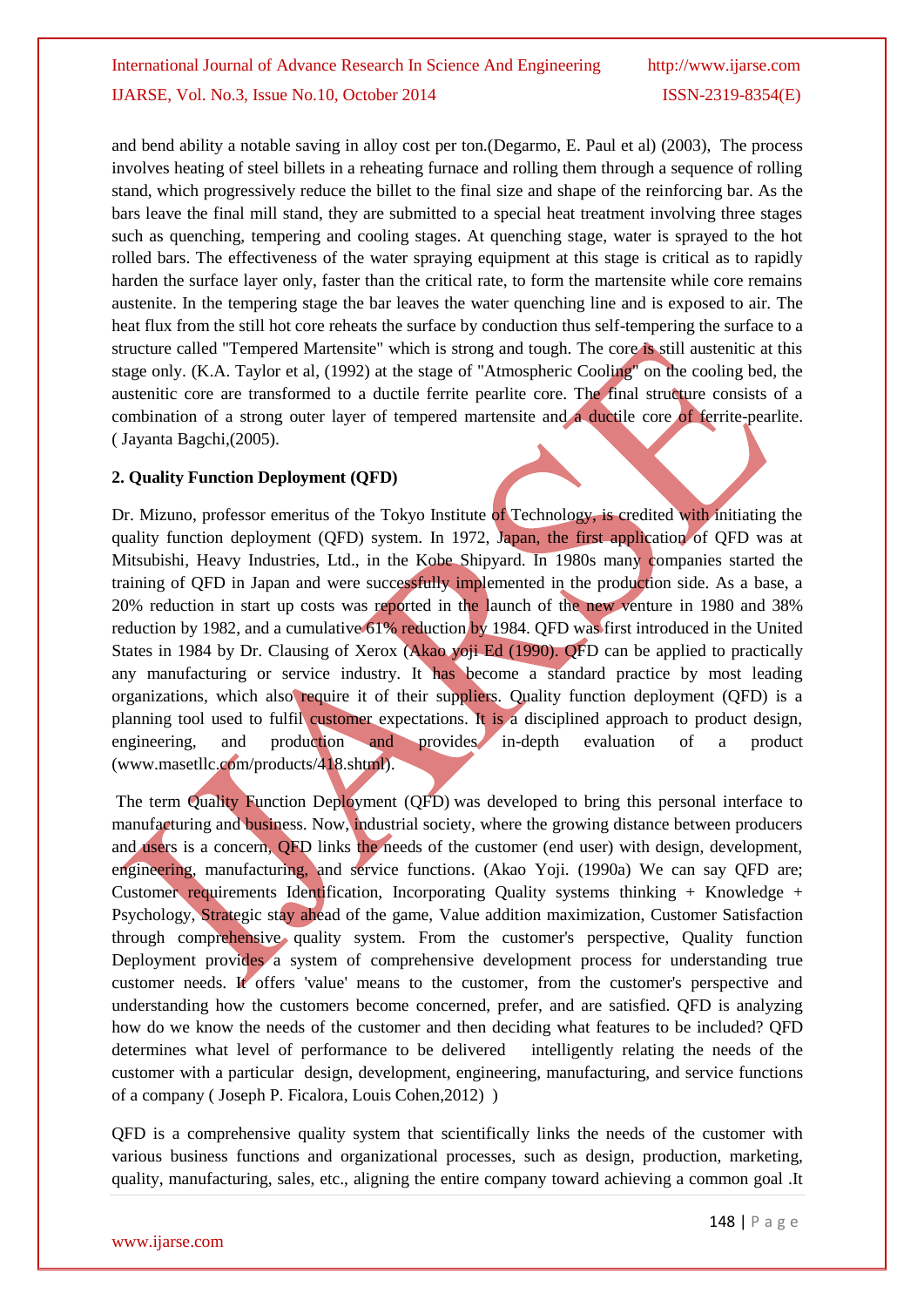does so by seeking both spoken and unspoken needs, identifying positive quality and business opportunities, and translate these into actions and designs by using transparent analytic and prioritization methods, empowering organizations to exceed normal expectations and provide a level of unexpected excitement that generates value. (Akao Yoji, Ohfuji Tadashi 1989) QFD is a customer-oriented quality management and product development technique originally used for hard products, but its ideas are by no means inapplicable to soft services. Every successful company has always used data and information to help in its planning processes. In planning a new product, engineers have always examined the manufacturing and performance history of the current product. They look at field test data, comparing their product to that of their competitor's product. ( Bahill, , Chapman, 1993). They examine any customer satisfaction information that might happen to be available. Unfortunately, much of this information is often incomplete. It is frequently examined as individual data, without comparison to other data that may support or contradict it.

By contrast, QFD uses a matrix format to capture a number of issues that are vital to the planning process. The House of Quality Matrix is the most recognized and widely used form of this method. It translates customer requirements, based on marketing research and benchmarking data, into an appropriate number of engineering targets to be met by a new product design. Basically, it is the nerve centre and the engine that drives the entire QFD process. It is "a kind of conceptual map that provides the means for inter functional planning and communication." There are many different forms of the House of Quality, but its ability to be adapted to the requirements of a particular problem make it a very strong and reliable system to use. Its general format is made up of six major components. These include customer requirements, technical requirements, a planning matrix, an interrelationship matrix, a technical correlation matrix, and a technical priorities/benchmarks and targets.( Bosserman, 1992)

The structure of QFD can be thought of as a framework of a house, as shown in Figure 1.

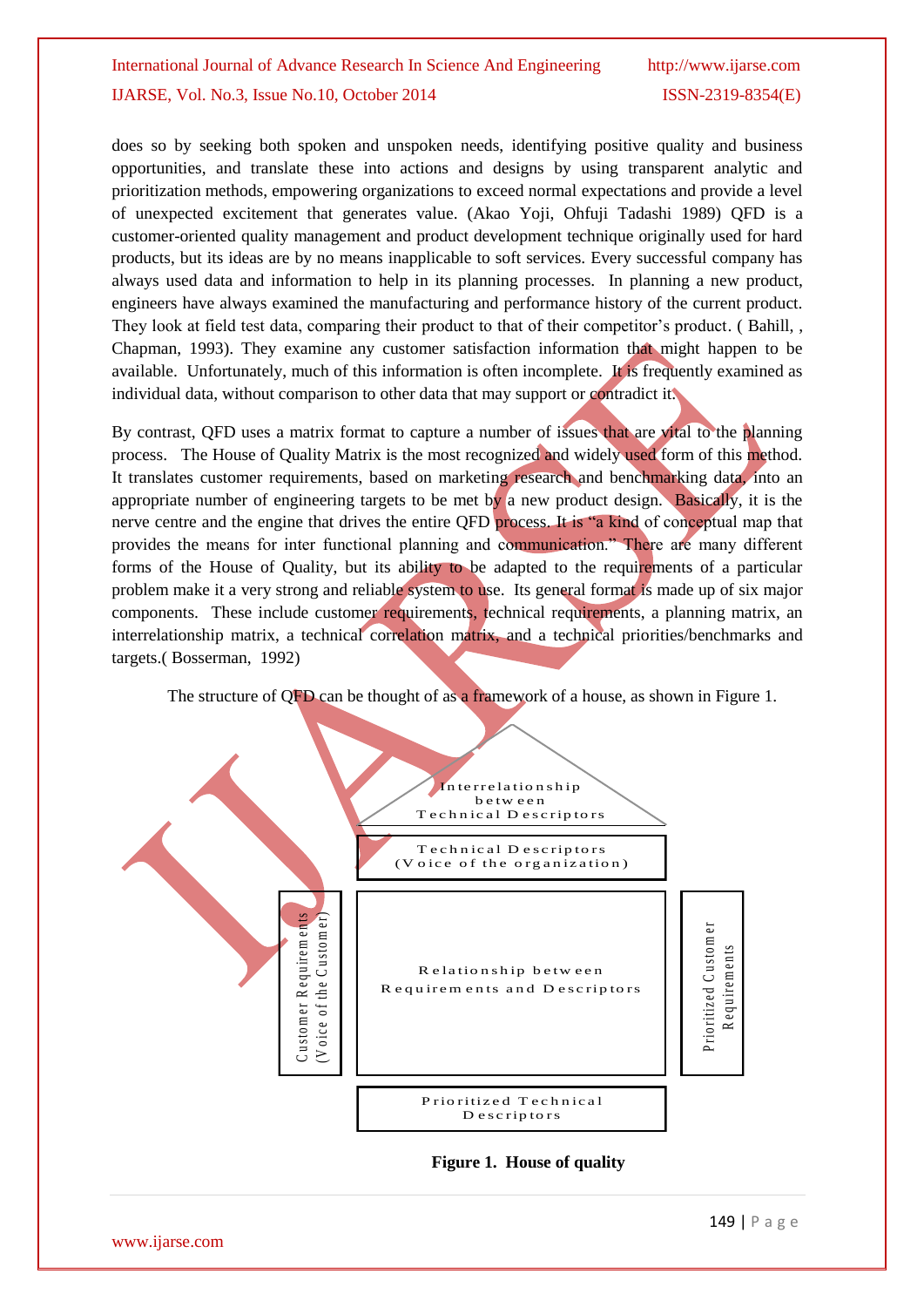## **2.1 THE VOICE OF THE CUSTOMERS**

The initial steps in forming the House of Quality is determining, clarifying, identifying, and specifying the needs of the customers. These steps provide foundation for a defined venture and will ensure a process or a project vision prior to any further development. For example; for a SRRM the following customer needs are identified. The following questioner is prepared. Sample format is given below for the SRRMs (Appendix -1).

#### 2.1.1 Clarifying Customer Needs

Customers buy benefits and producers offer features. This seems like a relatively simple notion, however, unless customers and producers are perfectly in tune with one another, it may be very difficult to anticipate these features, or each underlying benefit from each producer. It is of total importance to translate the needs of each and every customer into some tangible values that can be turned into engineering specifications (Berglund, 1993),. ( Nichols, Flanagan, ( 1994). The remaining steps are: Specifying the Customer Needs, technical requirements, interrelationship Matrix

### **3. QFD : an investigative approach in practice- Case study in SRRM**s

*EXAMPLE – The product development of steel rolling Mills- Different producers are adopting different techniques for the productions of steel bars for the concrete reinforcement. Since consumers are concerned about their requirements. Say customer's voice, their voice has to be identified and prioritize by using QFD*

To assess the status in the practical arena, a questionnaire as shown in the Appendix 1 was developed with the discussions with top executives of the steel rolling mills and expert Civil and Mechanical engineers who are well experienced in the fields of constructions and designs. The questions were based on the quality functions of SRRMs and their products. Comprising of 15 questions, a survey was conducted for 5 major SRRMs in and around of Kerala state and Tamilnadu state. With the questionnaire, we visited five companies and discussed about the questions and finalized the questionnaire. Then a survey was conducted comprising 5 companies.

Since the companies were reluctant to disclose their identity, we refer them as Company a, Company B and so on. The survey was conducted from among the major construction's engineers of top level management we were able to get a clear about the qualities and performances of the SRRMs products. They were also reluctant in disclosing their identity. We were able to collect survey for more than seven companies. But we select only five of them and seven samples of each company were taken for the assessment of QFD. ( Bossert, 1991,Farrell, 1998))

# **3.1 House of Quality Matrix in SRRMs**

A House of Quality Matrix, aids in determining whether a product meets customer needs. Although quite intricate, it is capable of storing a large amount of information and comparing large amounts of data. Its structure resembles that of a house. The product requirements are compared with customer requirements in a central matrix or relationship matrix. Above the product requirements is the "roof", a triangular section of matrix determining whether product requirements support each other or have a more negative correlation, resulting in a trade off it gives the correlation matrix. To the right of the central matrix is a section for customer rating of each customer requirement of the product as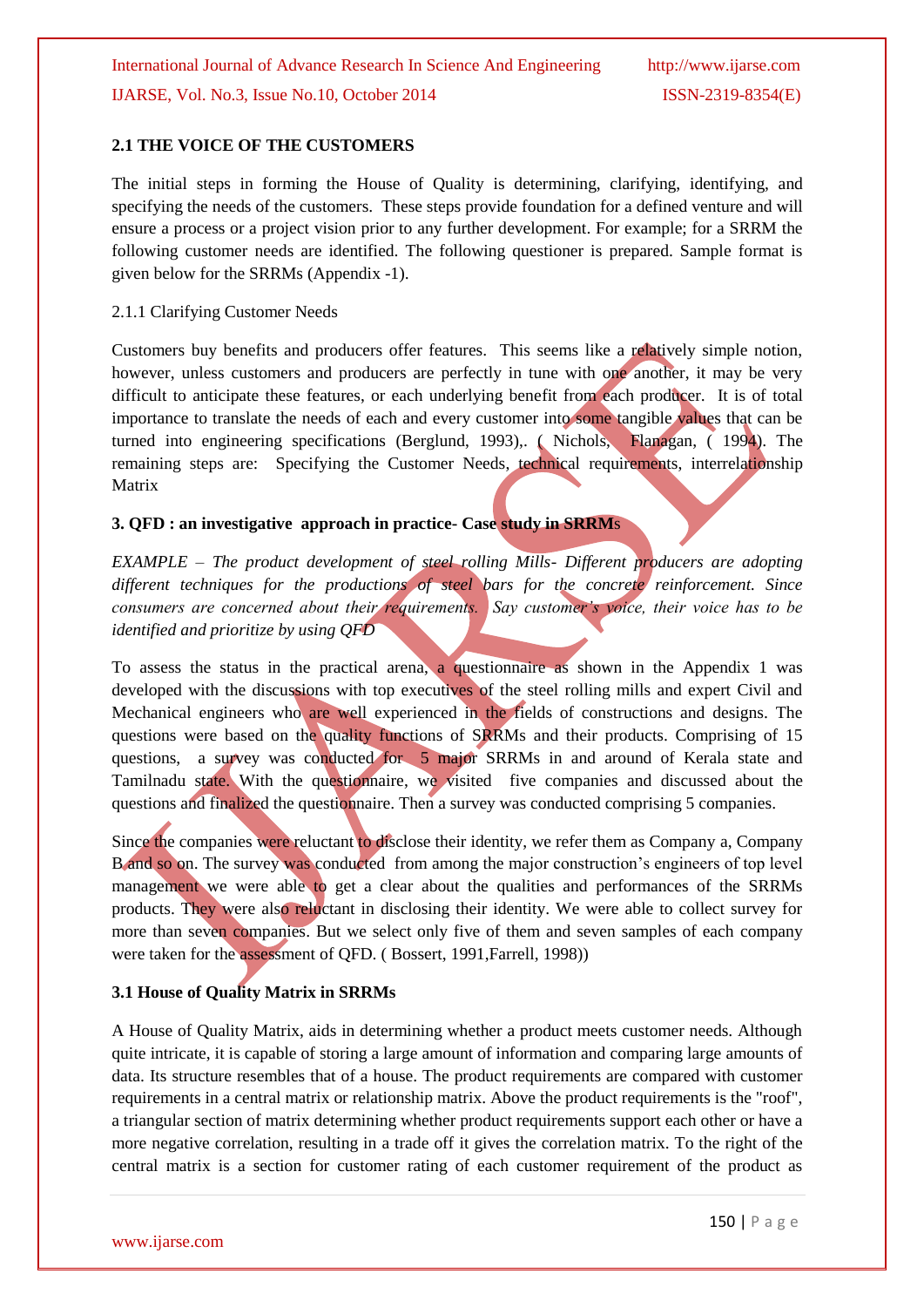compared to similar products from competing companies. Below the central matrix, there is one row for a rating of organizational difficulty of each product requirement or ranging of technical language. Below that row are the technical details of each product requirement, compared to those of competitors. The steps for the preparation of house of quality and the calculation and conclusions are given below.

**Identify a product.** Choose a product (Steel bars from SRRMs) on which to focus the House of Quality Matrix.

**Choose a template.** It is best to use a template for this diagram because of its complexity. Smart Draw offers a House of Quality Matrix template that is quick and easy to use.

**Obtain customer opinion.** Whether through surveys, (APPENDIX-1) opinion polls, or interviews, it is crucial to gather customer opinion of the product. It is important to know what they expect or want from your product and how important each aspect is to them.

**Fill in the required information.** The section on the far left of the matrix is reserved for customer and product requirements. On the far right should be what the competition provides. Along the top should be a list of the product's capabilities meant to fulfil customer needs. In the bottom section should be the targets the company must acquire for the product, long term goals, and the product's standing amongst the competition. Begin by filling in the titles of each row and column.

Fill out the matrix. The middle section is used to show how much your product is meeting the needs of your customer. Choose three symbols to indicate that an aspect of the product meets the customer's requirement strongly, moderately, or weakly. Use them to fill out the middle section. For the roof section, use a plus to show a positive correlation and a minus to show a negative correlation between two product requirements. Use numbers one through five for the right and bottom sections, with one being low or easy and five being high or difficult.

**Create a key and draw conclusions.** Create a key that tells what each of the symbols stand for. The Smart Draw template already has symbols and a legend. Use your matrix to determine the aspects of the product that should be improved in a cost-effective manner. Use it to set goals and plan for the future. Separate chart is prepared for each company and the survey results were entered. The questionnaire contains the question regarding the range of steel bars and its strength, purchase incentive, price comparison, availability in the market, brand name etc. The company A obtained different ratings and it is substituted in the matrix. A relationship matrix is prepared by rating the points 9 for the most important ones and points 3 and 1 for the next two ratings. Then the ranking sum of the customer language is multiplied with relationship matrix. To this co relationship matrix value is added and Rating of 3, 1 and 0 is given for the technical language for each question. Its sum has taken for the correlation matrix for each question.(Chan et al, 1998)

### **4. Results**

From the analysis of QFD for SRRMs following observations are found. This data and results have to be passing on to the real producers so that they look in to the pointed maters seriously. Further this analysis may help for the Maintenance Quality Function Deployment (MQFD) analysis. For the company A, B, C and D, (Four companies whose name is not revealing) the customer voice has been transferred to technical voice and found the following conclusions.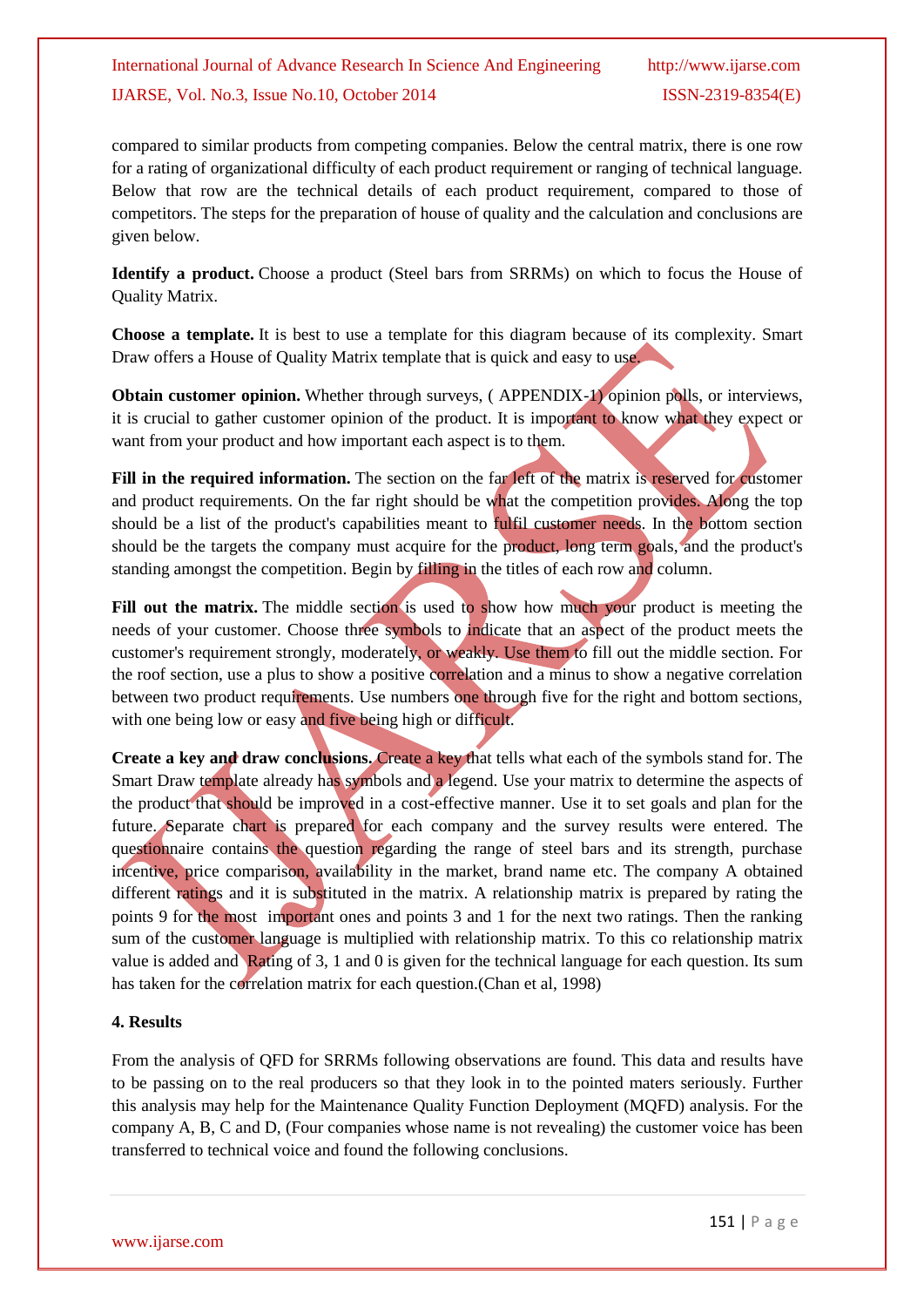#### **5. Conclusion**

The House of Quality functions as a living document and a source of ready reference for related products and future upgrades. While it is a great communication tool at each step in the process, the matrices are the means and not the end. Figure 2 gives the completed HOQ for company A. Through customer needs and competitive analysis, the House of Quality helps to identify the critical technical components that require change. Issues are addressed that may never have surfaced before. These critical issues are then driven through the other matrices to identify the critical parts, manufacturing operations, and quality control measures needed to produce a product that fulfils both customer needs and producer needs within a shorter development cycle time. The net effect of all of this is that the items that drive the company's actions are driven by the customer's requirements. There is an increased focus on the customer and an increased awareness of their wants. Because of this focus, the process leads to improved customer understanding and the ultimate outcome  $-$  a satisfied customer.( Nichols, Flanagan, 1994)

It has observed that in OFD specifically, the house of quality is an effective management tool in which customer expectations are used to drive the design process (figure2). From the data received from the questionnaire for the above said companies, some of the facts such as advantages and benefits of implementing QFD are found to be

- 1. An orderly way in obtaining information and presentation.
- 2. An environment of teamwork.
- 3. Consensus decisions.
- 4. Considerably reduced start-up costs.
- 5. Fewer engineering changes.
- 6. Preserves everything in writing.

7. Reduced chances of oversight during design process and shorter product development cycle

QFD forces the entire organization to constantly be aware of the customer requirements. Every QFD chart is a result of the original customer requirements which are not lost through misinterpretation or lack of communication. Marketing benefits because specific sales points that have been identified by the customer can be stressed. Most importantly, implementing QFD results in a satisfied customer.

### APPENDIX -1

#### **Sample questioner Data**

Here with I am submitting 15 questioners. Kindly rate your priority ( 0 to 10) that you would like to give for the steel bars. I understand that you are one of the customers of the company(………….. **TMT**) This data may be kept secret and will be used only for my research work.( Your identity revealing is optional.)

1) The company has a wider range of steel bars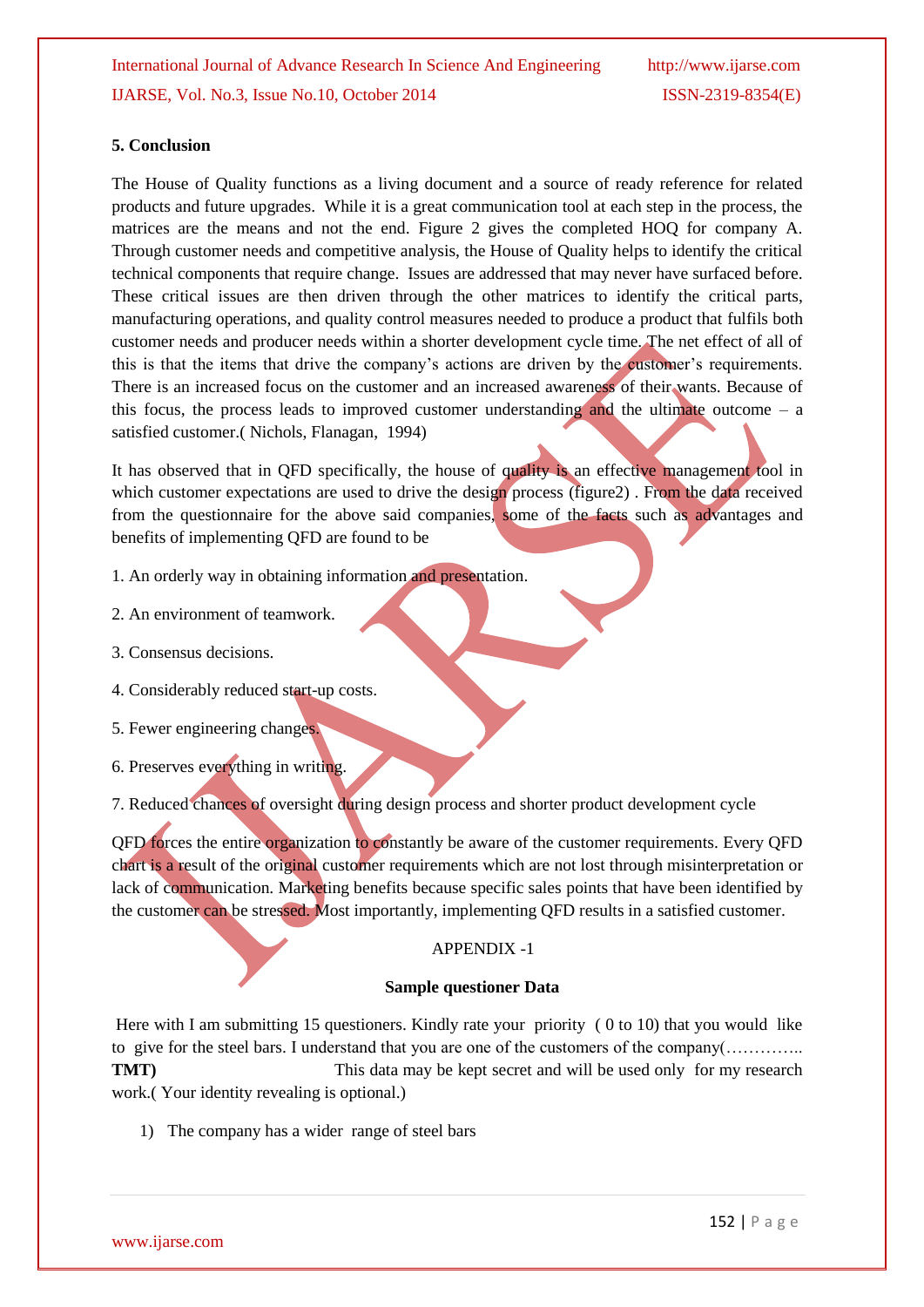| International Journal of Advance Research In Science And Engineering | http://www.ijarse.com |
|----------------------------------------------------------------------|-----------------------|
| IJARSE, Vol. No.3, Issue No.10, October 2014                         | $ISSN-2319-8354(E)$   |

http://www.ijarse.com

|                                                                  | $\boldsymbol{0}$                                   | 1                                                 | $\overline{2}$ | 3              | $\overline{4}$ | 5              | 6          | $\tau$           | 8       | 9              | 10   |
|------------------------------------------------------------------|----------------------------------------------------|---------------------------------------------------|----------------|----------------|----------------|----------------|------------|------------------|---------|----------------|------|
|                                                                  | Low                                                |                                                   |                |                | Mean           |                |            |                  |         |                | High |
| 2) Purchase incentives for the steel bars from the above company |                                                    |                                                   |                |                |                |                |            |                  |         |                |      |
|                                                                  | $\boldsymbol{0}$                                   | $\mathbf{1}$                                      | $\overline{2}$ | 3              | $\overline{4}$ | 5              | 6          | $\boldsymbol{7}$ | 8       | 9              | 10   |
|                                                                  |                                                    |                                                   |                |                |                |                |            |                  |         |                |      |
|                                                                  | High<br>N <sub>o</sub><br>Mean                     |                                                   |                |                |                |                |            |                  |         |                |      |
| The price when comparing with other steel bars<br>3)             |                                                    |                                                   |                |                |                |                |            |                  |         |                |      |
|                                                                  |                                                    |                                                   |                |                |                |                |            |                  |         |                |      |
|                                                                  | $\boldsymbol{0}$                                   | $\mathbf{1}$                                      | $\overline{2}$ | 3              | $\overline{4}$ | 5              | 6          | 7                | 8       | $\overline{9}$ | 10   |
|                                                                  |                                                    |                                                   |                |                |                |                |            |                  |         |                |      |
|                                                                  | Low                                                |                                                   |                |                |                | Average        |            |                  |         |                | High |
| 4)                                                               |                                                    | The strength when comparing with other steel bars |                |                |                |                |            |                  |         |                |      |
|                                                                  | $\boldsymbol{0}$                                   | $\mathbf{1}$                                      | $\overline{2}$ | 3              | $\overline{4}$ | 5              | 6          | $\boldsymbol{7}$ | 8       | 9              | 10   |
|                                                                  |                                                    |                                                   |                |                |                |                |            |                  |         |                |      |
|                                                                  | Good<br>Poor<br>Average                            |                                                   |                |                |                |                |            |                  |         |                |      |
| 5)                                                               | The availability of the tore near to your site.    |                                                   |                |                |                |                |            |                  |         |                |      |
|                                                                  | $\boldsymbol{0}$                                   | $\mathbf{1}$                                      | $\overline{2}$ | 3              | $\overline{4}$ | 5 <sup>°</sup> | 6          | $\boldsymbol{7}$ | $8\,$   | 9              | 10   |
|                                                                  | Scars<br>Good<br>Average                           |                                                   |                |                |                |                |            |                  |         |                |      |
| 6)                                                               |                                                    | The temper of the bars from the same brand        |                |                |                |                |            |                  |         |                |      |
|                                                                  | $\boldsymbol{0}$                                   |                                                   | $\mathbf{2}$   | 3              | $\overline{4}$ | $\mathfrak{S}$ | 6          | $\boldsymbol{7}$ | 8       | 9              | 10   |
|                                                                  | Poor                                               |                                                   |                |                | Average        |                |            |                  |         |                | Good |
|                                                                  |                                                    |                                                   |                |                |                |                |            |                  |         |                |      |
| 7) The brand name of the steel rolling mill                      |                                                    |                                                   |                |                |                |                |            |                  |         |                |      |
|                                                                  | $\boldsymbol{0}$                                   | h                                                 | $\overline{2}$ | $\mathfrak{Z}$ | $\overline{4}$ | 5              | $\sqrt{6}$ | $\overline{7}$   | 8       | 9              | 10   |
|                                                                  | Poor                                               |                                                   |                |                | Average        |                |            |                  |         |                | Good |
| Rejection rate of the tore<br>8)                                 |                                                    |                                                   |                |                |                |                |            |                  |         |                |      |
|                                                                  | $\boldsymbol{0}$                                   | $\mathbf{1}$                                      | $\overline{2}$ | 3              | $\overline{4}$ | 5              | $\sqrt{6}$ | $\overline{7}$   | 8       | 9              | 10   |
|                                                                  | high                                               |                                                   |                |                |                | Average        |            |                  |         |                | Less |
|                                                                  | 9) ISI certification and other quality of the tore |                                                   |                |                |                |                |            |                  |         |                |      |
|                                                                  |                                                    | $\mathbf{1}$                                      | $\sqrt{2}$     |                |                | $\mathfrak{S}$ |            | $\boldsymbol{7}$ | $\,8\,$ | 9              | 10   |
|                                                                  | $\boldsymbol{0}$                                   |                                                   |                | $\mathfrak{Z}$ | $\overline{4}$ |                | 6          |                  |         |                |      |

153 | P a g e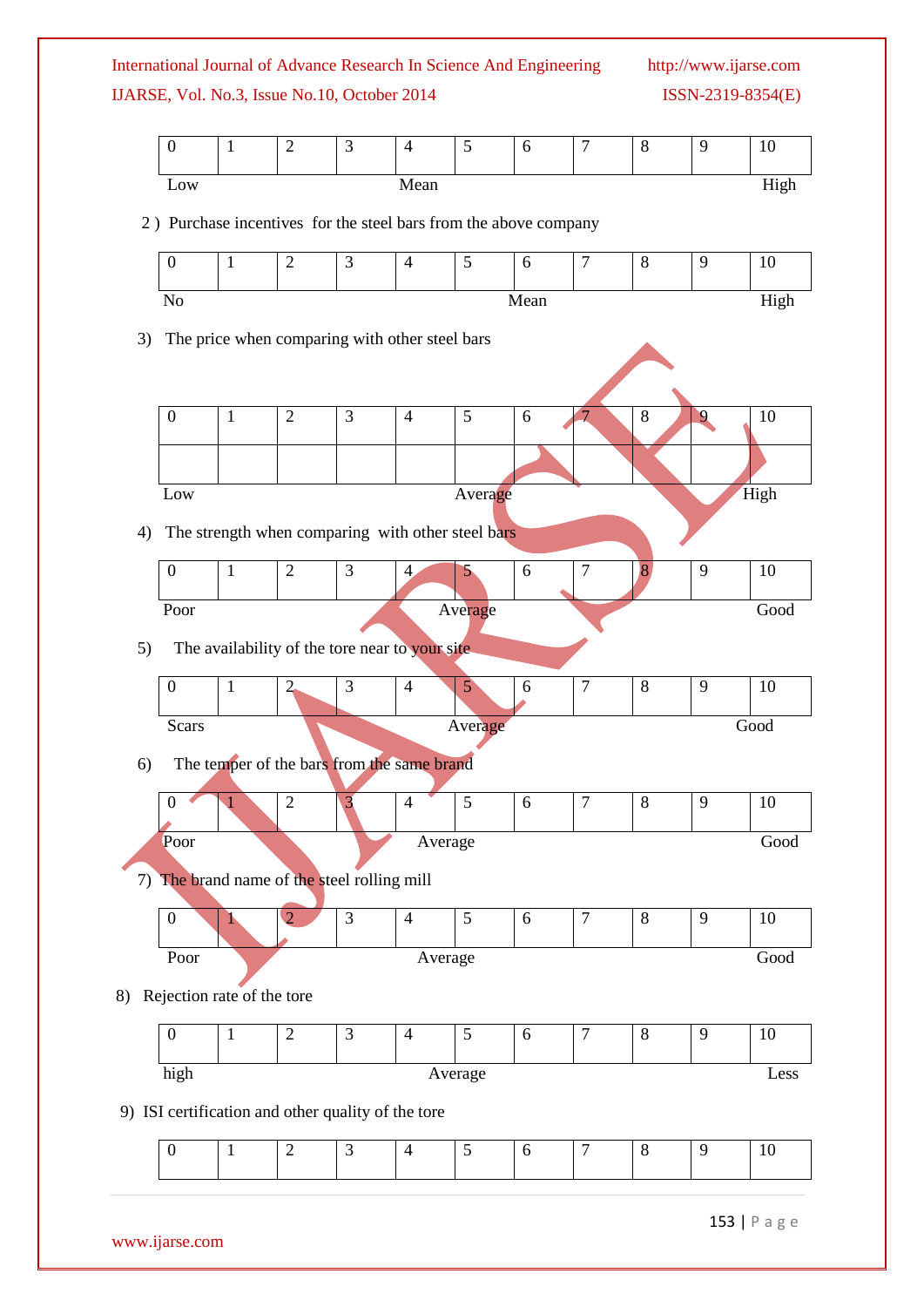International Journal of Advance Research In Science And Engineering http://www.ijarse.com

IJARSE, Vol. No.3, Issue No.10, October 2014 ISSN-2319-8354(E)

| 10)                                                                                    | N <sub>o</sub><br>Average<br>Advertisement of the rolling mill                                                        |                                 |                |                                                                 |                |                |   |                | Good  |                |      |
|----------------------------------------------------------------------------------------|-----------------------------------------------------------------------------------------------------------------------|---------------------------------|----------------|-----------------------------------------------------------------|----------------|----------------|---|----------------|-------|----------------|------|
|                                                                                        | $\boldsymbol{0}$                                                                                                      | $\mathbf{1}$                    | $\overline{2}$ | 3                                                               | $\overline{4}$ | 5              | 6 | $\overline{7}$ | $8\,$ | 9              | 10   |
|                                                                                        | $\rm No$<br>Average                                                                                                   |                                 |                |                                                                 |                |                |   |                |       |                | Good |
| 11)                                                                                    | Dealership support of the company                                                                                     |                                 |                |                                                                 |                |                |   |                |       |                |      |
|                                                                                        | $\overline{3}$<br>$\mathbf{2}$<br>5<br>$\overline{7}$<br>$\boldsymbol{0}$<br>$\mathbf{1}$<br>$\overline{4}$<br>8<br>6 |                                 |                |                                                                 |                |                |   |                | 9     | 10             |      |
|                                                                                        |                                                                                                                       |                                 |                |                                                                 |                |                |   |                |       |                |      |
| 12)                                                                                    | Poor<br>Average                                                                                                       |                                 |                |                                                                 |                |                |   |                |       | Good           |      |
|                                                                                        | Your recommendation of this brand to others                                                                           |                                 |                |                                                                 |                |                |   |                |       |                |      |
|                                                                                        | $\boldsymbol{0}$                                                                                                      | $\mathbf{1}$                    | $\overline{c}$ | $\overline{3}$                                                  | $\overline{4}$ | 5              | 6 | $7\phantom{.}$ | $8\,$ | 9              | 10   |
|                                                                                        | No                                                                                                                    |                                 |                |                                                                 | Average        |                |   |                |       |                | Good |
| 13)                                                                                    |                                                                                                                       |                                 |                | The company's reputation in your locality                       |                |                |   |                |       |                |      |
|                                                                                        | $\boldsymbol{0}$                                                                                                      | $\mathbf{1}$                    | $\mathbf{2}$   | 3                                                               | $\overline{4}$ | 5              | 6 | $\overline{7}$ | 8     | $\overline{9}$ | 10   |
|                                                                                        |                                                                                                                       |                                 |                |                                                                 |                |                |   |                |       |                |      |
|                                                                                        | No<br>Good<br>Average                                                                                                 |                                 |                |                                                                 |                |                |   |                |       |                |      |
| 14)                                                                                    |                                                                                                                       |                                 |                | Use of this brand for the public constructions in your locality |                |                |   |                |       |                |      |
|                                                                                        | $\boldsymbol{0}$                                                                                                      | $\mathbf{1}$                    | $\sqrt{2}$     | 3                                                               | $\overline{4}$ | $\sqrt{5}$     | 6 | $\overline{7}$ | $8\,$ | 9              | 10   |
|                                                                                        | $\rm No$                                                                                                              |                                 |                |                                                                 |                |                |   |                |       |                | Good |
|                                                                                        | Average                                                                                                               |                                 |                |                                                                 |                |                |   |                |       |                |      |
| 15)                                                                                    |                                                                                                                       | Competition in the local market |                |                                                                 |                |                |   |                |       |                |      |
|                                                                                        | $\boldsymbol{0}$                                                                                                      |                                 | $\sqrt{2}$     | $\mathfrak{Z}$                                                  | $\overline{4}$ | $\overline{5}$ | 6 | $\overline{7}$ | $8\,$ | 9              | 10   |
|                                                                                        | No                                                                                                                    |                                 |                |                                                                 |                | Average        |   |                |       |                | Good |
|                                                                                        |                                                                                                                       |                                 |                |                                                                 |                |                |   |                |       |                |      |
| Prepared by -----                                                                      |                                                                                                                       |                                 |                |                                                                 |                |                |   |                |       |                |      |
| Addresses and e-mail id with phone No<br>Name & Address of respondent (Not compulsory) |                                                                                                                       |                                 |                |                                                                 |                |                |   |                |       |                |      |
|                                                                                        |                                                                                                                       |                                 |                |                                                                 |                |                |   |                |       |                |      |
|                                                                                        |                                                                                                                       |                                 |                |                                                                 |                |                |   |                |       |                |      |
|                                                                                        |                                                                                                                       |                                 |                |                                                                 |                |                |   |                |       |                |      |
|                                                                                        |                                                                                                                       |                                 |                |                                                                 |                |                |   |                |       |                |      |
|                                                                                        |                                                                                                                       |                                 |                |                                                                 |                |                |   |                |       |                |      |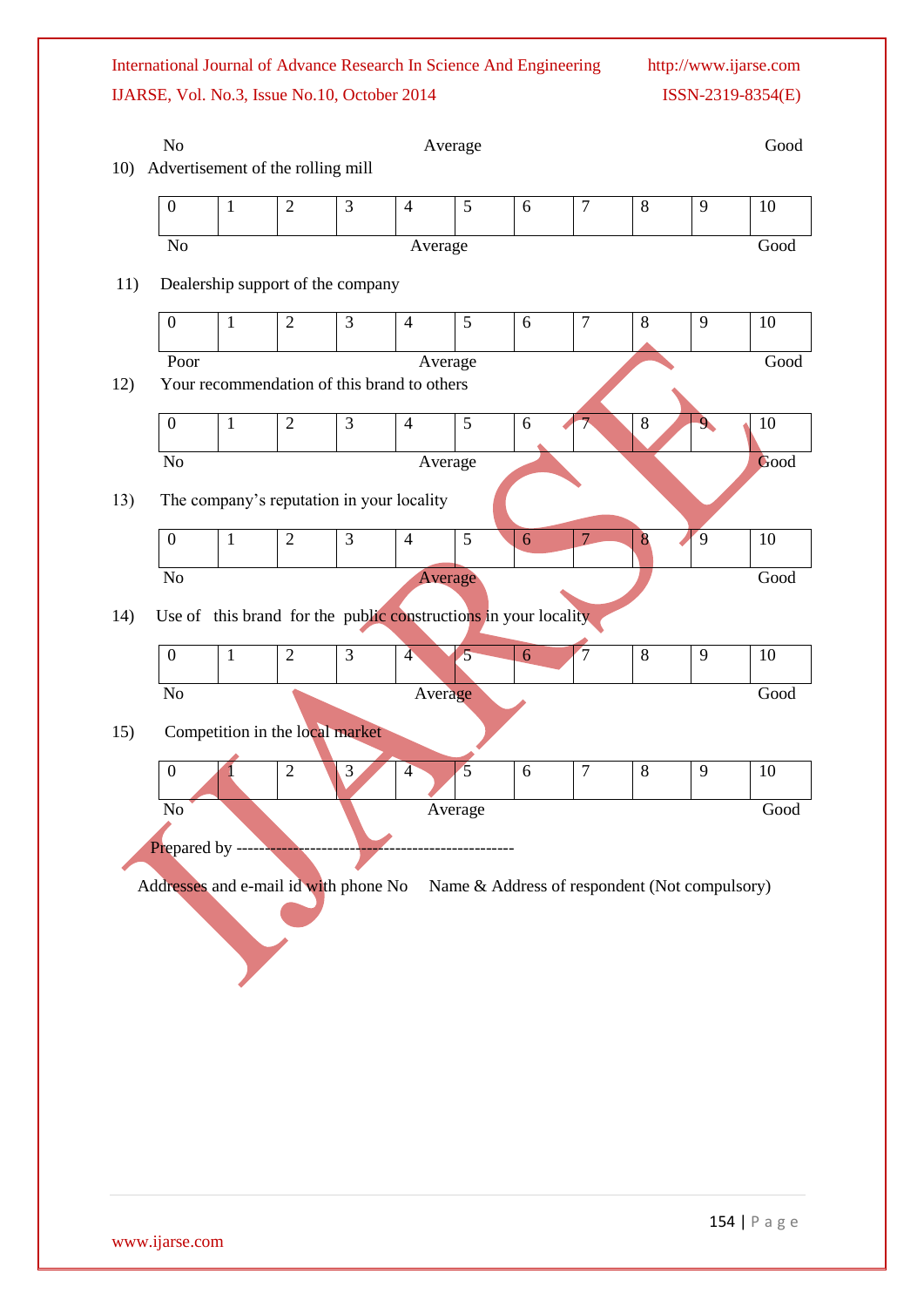

**Fig 2. House of quality for the company A**

#### *References*

[1 ] Akao Yoji.1990. *Introduction to quality Deployment( Application Manuel of Quality function Deployment (*In Japanese) JUSE Press.

[2 ]Akao, Yoji. (Ed.), 1990a. Quality Function Deployment: Integrating Customer Requirements into Product Design. Productivity Press, Cambridge, MA.

**[**3 **]** Akao Yoji, Ohfuji Tadashi1989 "*Resent Aspect of Quality Function Deployment in Japan"*  Proceedings of International conference for Quality Control-1987. Tokyo,JUSE and IAQ.pp17-26

[4 ] Bahill, A.T., Chapman, W.L., 1993. A tutorial on quality function deployment. Engineering Management Journal 5 (3), 24–35.

[ 5] Booth, R., 1995. Hitting the target. Management Accounting – London 73 (1), 42.

[ 6] Bossert, J.L., 1991. Quality Function Deployment: A Practitioners Approach. ASQC Quality Press, Milwaukee, WI.

[ 7] Bosserman, S, (1992). Quality Function Deployment: The Competitive Advantage. Private Trunked Systems Division, Motorola

[ 8] Chan, L.K., Wu, M.L., (1998). Prioritizing the technical measures in quality function deployment. Quality Engineering 10 (3), 467–479.